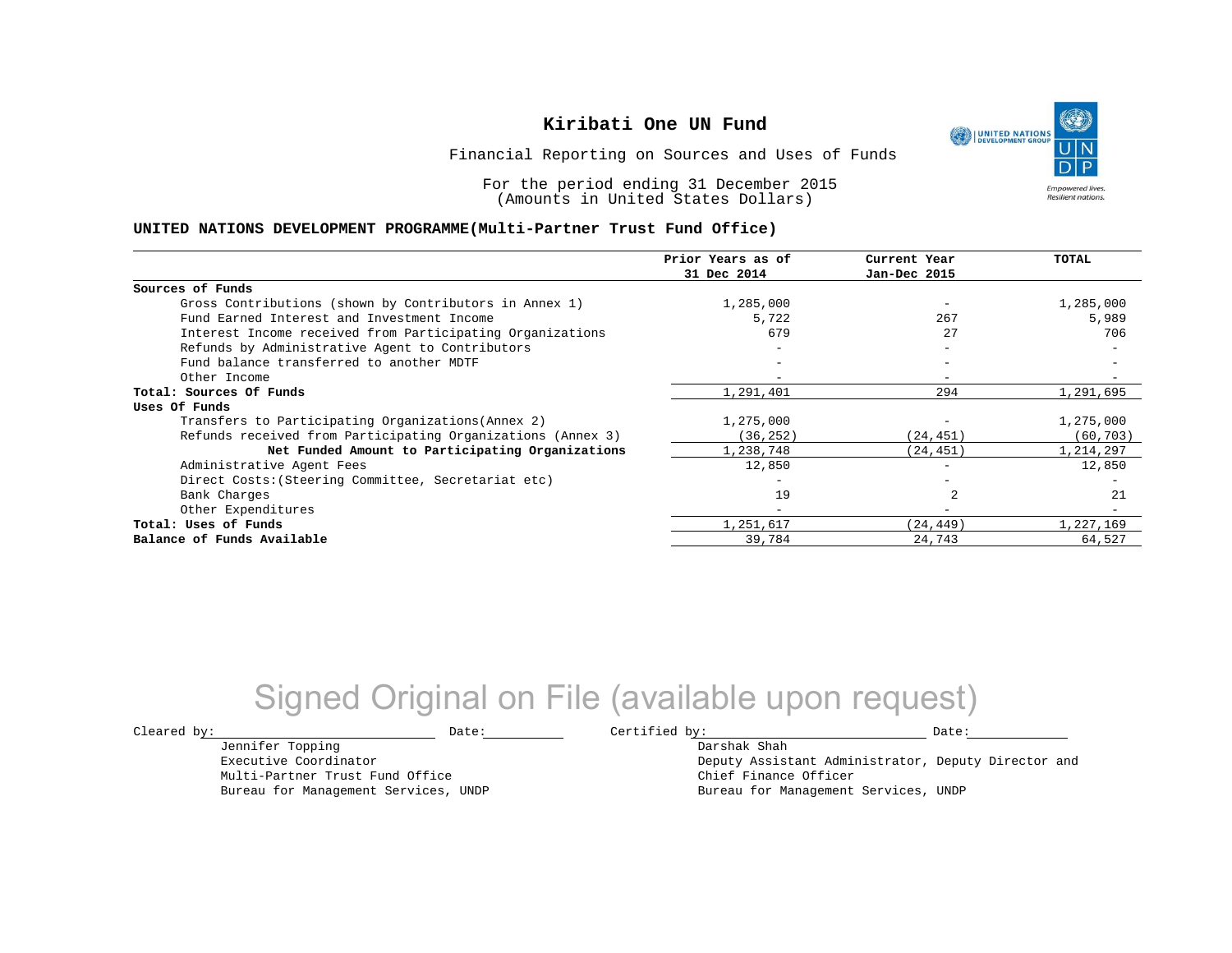

Financial Reporting on Sources and Uses of Funds

For the period ending 31 December 2015 (Amounts in United States Dollars)

#### **UNITED NATIONS DEVELOPMENT PROGRAMME(Multi-Partner Trust Fund Office)**

**Annex - 1: Gross Contributions**

|                             | Prior Years as of | Current Year             | TOTAL     |
|-----------------------------|-------------------|--------------------------|-----------|
|                             | 31 Dec 2014       | Jan-Dec 2015             |           |
| Contributors                |                   |                          |           |
| Expanded DaO Funding Window | 1,285,000         | $\overline{\phantom{0}}$ | 1,285,000 |
| Total: Contributions        | 1,285,000         | $-$                      | 1,285,000 |

# Signed Original on File (available upon request)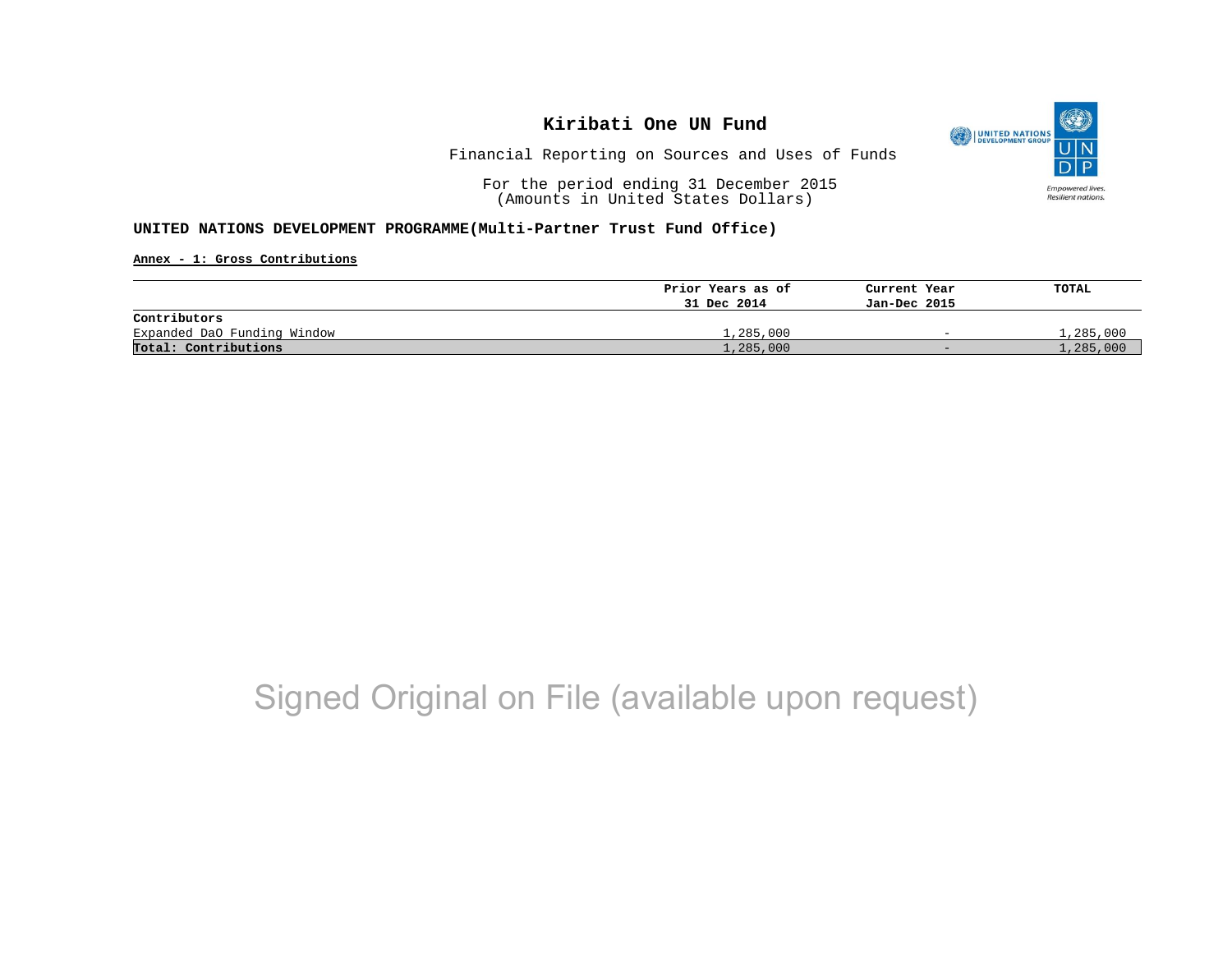O UNITED NATIONS **Empowered lives** Resilient nations.

Financial Reporting on Sources and Uses of Funds

For the period ending 31 December 2015 (Amounts in United States Dollars)

#### **UNITED NATIONS DEVELOPMENT PROGRAMME(Multi-Partner Trust Fund Office)**

**Annex - 2: Transfers to Participating Organizations**

|                                                | Prior Years as of | Current Year             | TOTAL     |
|------------------------------------------------|-------------------|--------------------------|-----------|
|                                                | 31 Dec 2014       | Jan-Dec 2015             |           |
| ILO                                            | 49,500            | $\qquad \qquad -$        | 49,500    |
| <b>UNDP</b>                                    | 226,464           | $\qquad \qquad -$        | 226,464   |
| UNESCO                                         | 90,741            | $\overline{\phantom{m}}$ | 90,741    |
| UNFPA                                          | 447,436           | $-$                      | 447,436   |
| UNICEF                                         | 295,129           | $\overline{\phantom{a}}$ | 295,129   |
| UNWOMEN                                        | 113,260           | $-$                      | 113,260   |
| WHO                                            | 52,470            | $\overline{\phantom{m}}$ | 52,470    |
| Total Transfers to Participating Organizations | 1,275,000         |                          | 1,275,000 |

# Signed Original on File (available upon request)